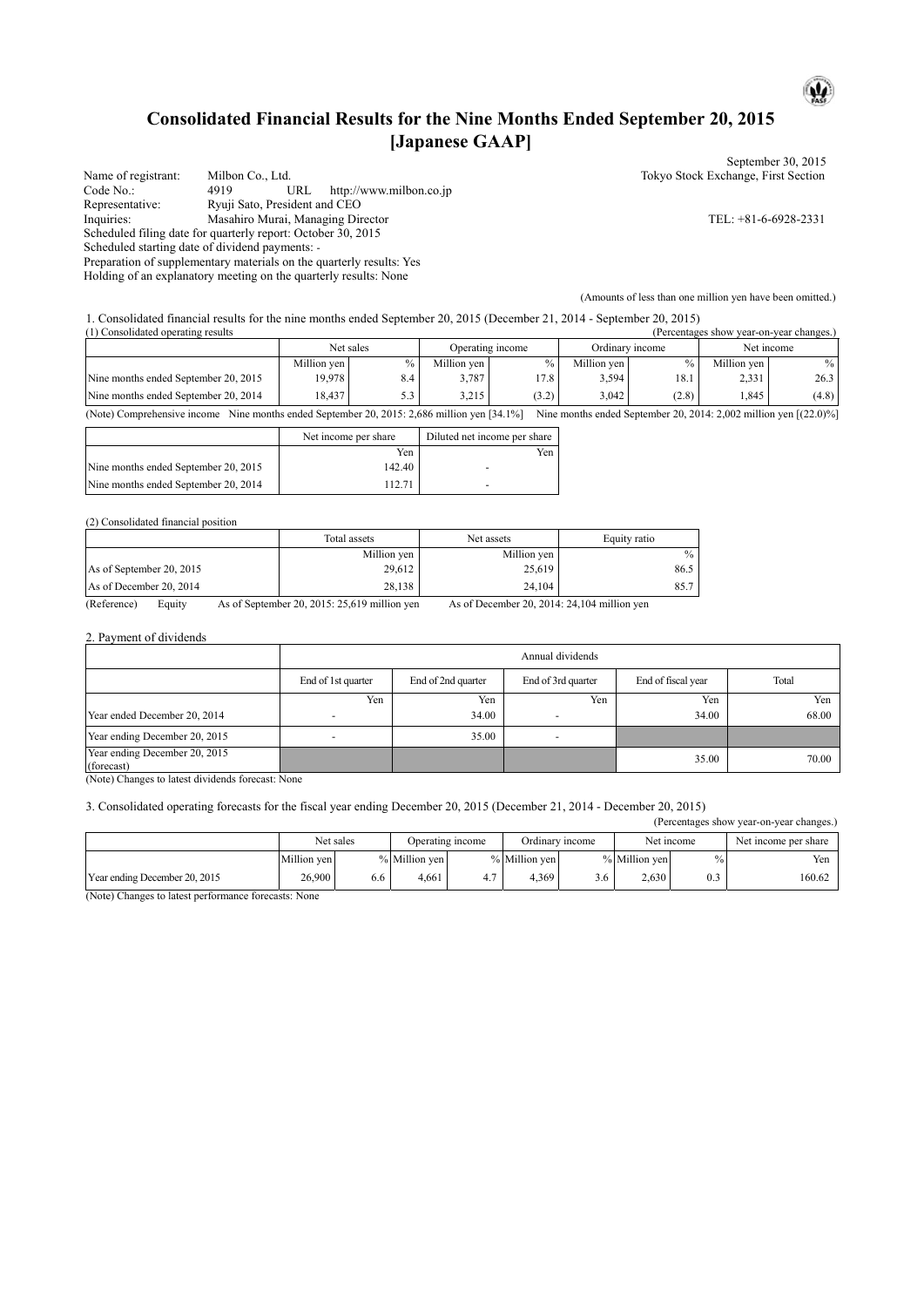\*Notes

- (1) Significant changes in subsidiaries during the period
	- (changes in specified subsidiaries resulting in the change in the scope of consolidation) : None<br>New: 0 companies (Company name: ) Exclu Exclude: 0 companies (Company name: )

(2) Application of accounting methods specific to the preparation of quarterly consolidated financial statements: No

| (3) Changes in accounting policies, changes in accounting estimates and retrospective restatements |                  |
|----------------------------------------------------------------------------------------------------|------------------|
| 1) Changes in accounting policies due to amendment to the                                          |                  |
| accounting standards, etc.                                                                         | $\therefore$ Yes |
| 2) Changes in accounting policies other than those in 1) above                                     | : None           |

- 3) Changes in accounting estimates : None
- 4) Retrospective restatements : None

## (4) Number of shares issued (common stock)

1) Number of shares issued at the end of the period (including treasury shares) As of As of<br>September 20, 2015  $\begin{array}{|l|} 16,558,617 \text{ shares} } \end{array}$  As of As of<br>December 20, 2014 16,558,617 shares 2) Number of treasury shares at the end of the period As of As of<br>September 20, 2015 185,940 shares Becer As 01<br>December 20, 2014 184,672 shares

Nine months ended

3) Average number of shares during the period (cumulative)

\*Status of execution of quarterly review of financial statements

As these financial statements are not subject to the review of the quarterly financial statements pursuant to the Financial Instruments and Exchange Act, procedures for said review are not completed at the time of disclosure of this report.

Nine months ended<br>September 20, 2015 16,373,324 shares September 20, 2014

September 20, 2014  $\left| \right|$  16,375,107 shares

\*Explanation on the appropriate use of operating forecasts and other special instructions

Operating forecasts and other statements regarding the future presented in these materials are based on information currently available and certain assumptions deemed to be reasonable, and actual performance may differ substantially due to various factors.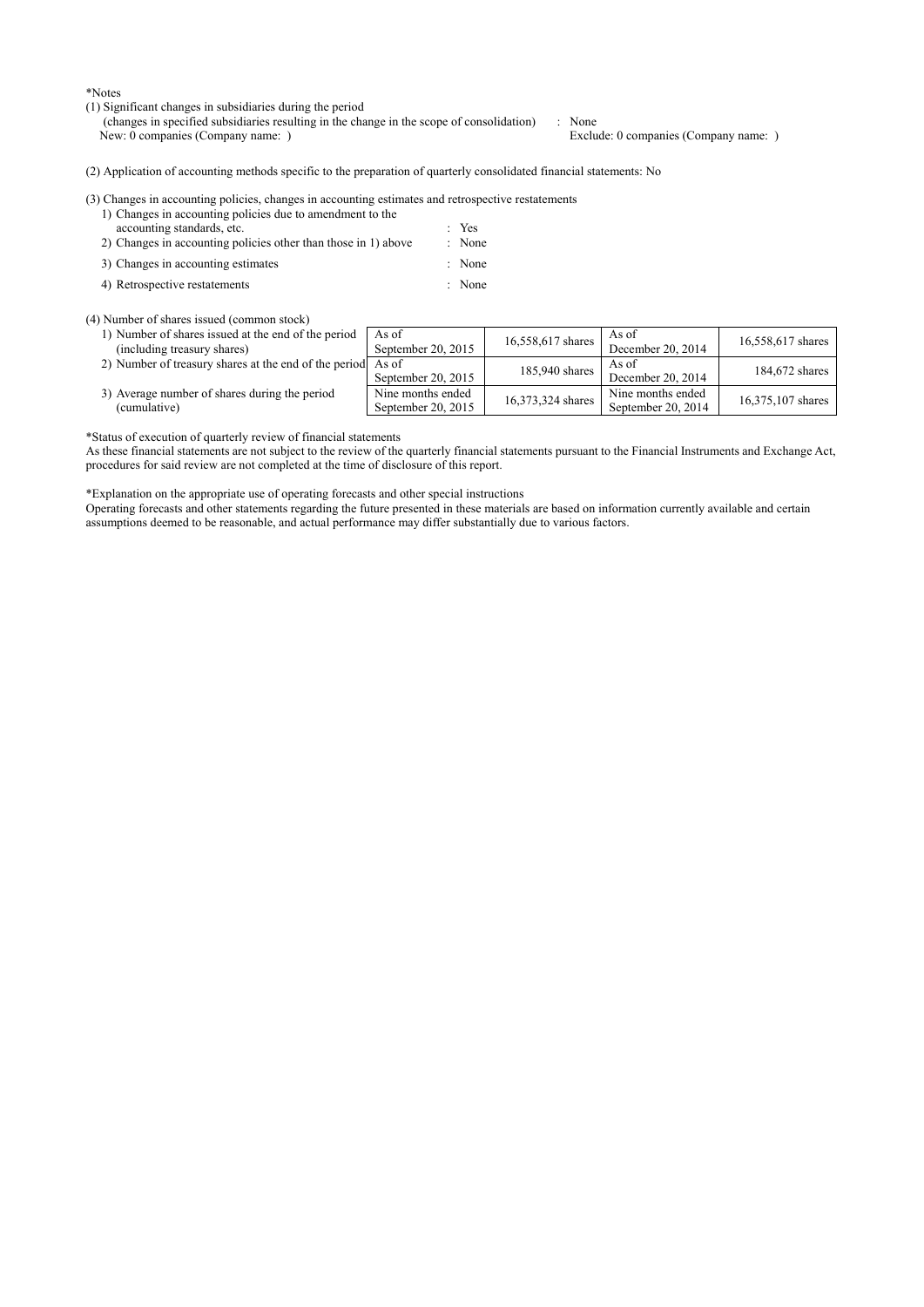# Contents of supplementary materials

| (1) |  |
|-----|--|
| (2) |  |
| (3) |  |
|     |  |
| (1) |  |
| (2) |  |
| (3) |  |
|     |  |
| (1) |  |
| (2) |  |
| (3) |  |
| (4) |  |
| (5) |  |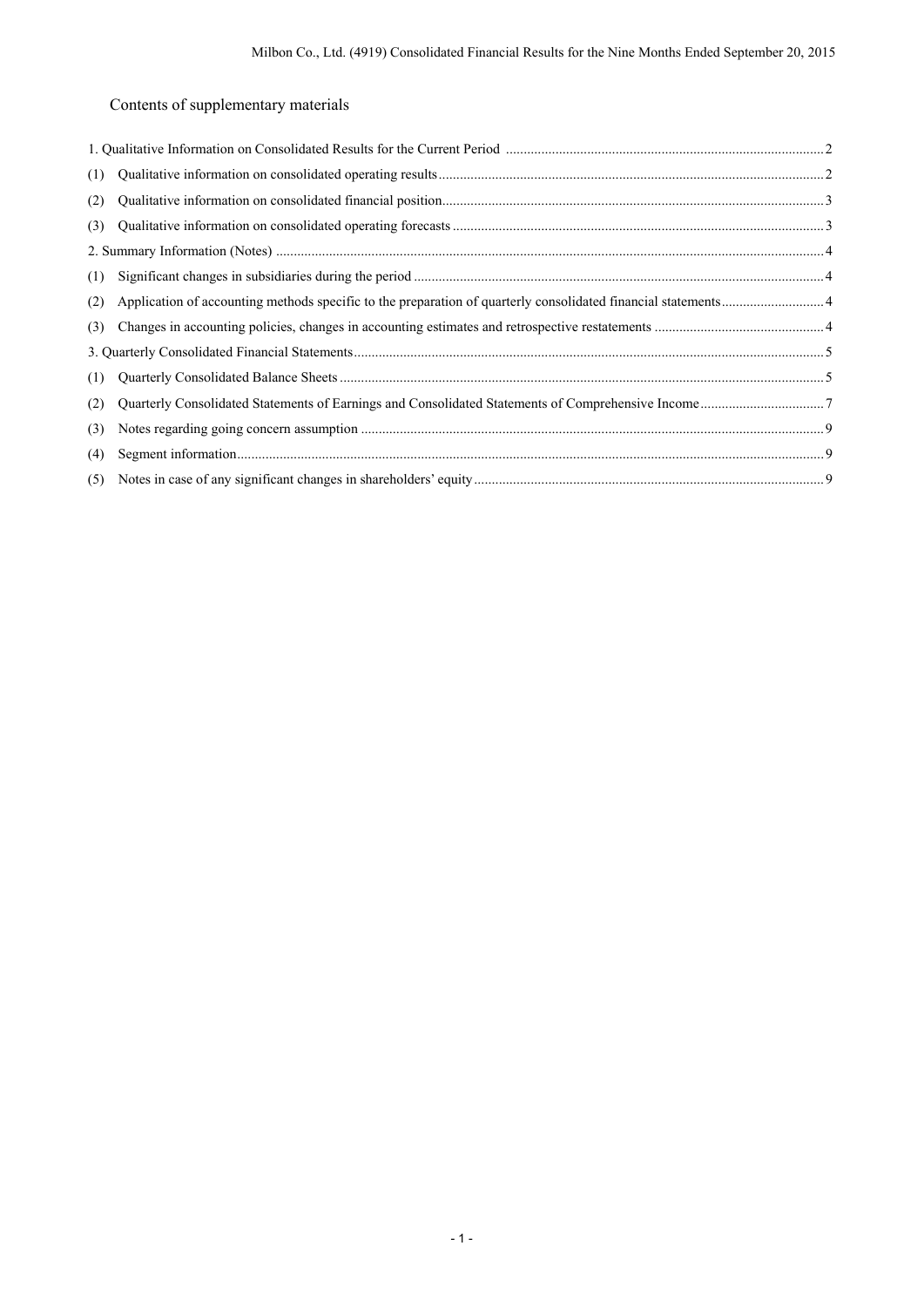#### 1. Qualitative Information on Consolidated Results for the Current Period

## (1) Qualitative information on consolidated operating results

During the nine month period ended September 20, 2015, the Japanese economy continued on a moderate recovery track, highlighted by a recovery in domestic investment supported by the upturn in corporate earnings and other factors, as well as the improvement trend in both household income and the employment environment. However, the outlook has become uncertain due to factors including a weakening of exports to regions such as Asia and the U.S., as well as the correction in stock markets triggered by concerns about an economic slowdown in China. In the beauty industry, amid the challenging conditions with demographics making it tough for salons to bring in customers and hire new staff, salons are having to broadly meet diversifying customer needs.

Amid this environment, the Milbon Group believes that it is important to respond to the needs of women in their 40s, the core customers of salons, as well as women in their mid-20s, whose understanding of beauty is beginning to change. Efforts are being focused on salons with the goal of "raising the level of expertise of professionals and supporting higher productivity in order to respond to women, who continue to shine in society, from those awakening to beauty to those with heightened beauty needs."

Consolidated net sales during the nine month period ended September 20, 2015 increased to 19,978 million yen (up 8.4% year-on-year). In the hair care product category, the increase was largely due to solid sales of hair care products containing Milbon's original keratin restoring ingredient CMADK, including Jemile Fran, a new hair care brand for working women in their 20s which was launched in May. In the hair coloring product category, Ordeve Crystal, the hair coloring product line specialized for gray hair which launched in June and allows women with long hair to beautifully color their hair, saw steady sales. Favorable sales growth of overseas subsidiaries, centered on East Asia, was another factor for the increase in overall sales, as proactive activities, primarily education in salons, resulted in an increase in transactions with leading salons.

Operating income was 3,787 million yen (up 17.8% year-on-year), ordinary income was 3,594 million yen (up 18.1% year-on-year) and net income was 2,331 million yen (up 26.3% year-on-year).

Breakdown of net sales by product category and breakdown of net sales into domestic and overseas sales are shown below: [Breakdown of consolidated net sales by product category] (Unit: Million yen)

| Product category        | Nine months ended<br>September 20, 2014 |               | September 20, 2015 | Nine months ended | Increase<br>(decrease) | Year-on-year<br>change $(\% )$ |
|-------------------------|-----------------------------------------|---------------|--------------------|-------------------|------------------------|--------------------------------|
|                         | Amount                                  | Ratio $(\% )$ | Amount             | Ratio $(\%)$      | amount                 |                                |
| Hair care products      | 10,436                                  | 56.6          | 11,618             | 58.1              | 1,181                  | 11.3                           |
| Hair coloring products  | 6,654                                   | 36.1          | 7,129              | 35.7              | 475                    | 7.1                            |
| Permanent wave products | 1,167                                   | 6.3           | 1,076              | 5.4               | (90)                   | (7.8)                          |
| Others                  | 179                                     | 1.0           | 154                | 0.8               | (24)                   | (13.9)                         |
| Total                   | 18,437                                  | 100.0         | 19,978             | 100.0             | 1,541                  | 8.4                            |

[Breakdown of net sales into domestic and overseas sales] (Unit: Million yen)

 Nine months ended September 20, 2014 Nine months ended September 20, 2015 Increase (decrease) amount Year-on-year Experiment 20, 2014<br>Amount Ratio (%) Amount Ratio (%) amount change (%) Domestic sales 16,562 89.8 17,455 87.4 892 5.4 Overseas sales 1,874 10.2 2,523 12.6 648 34.6 Total 18,437 | 100.0 | 19,978 | 100.0 | 1,541 | 8.4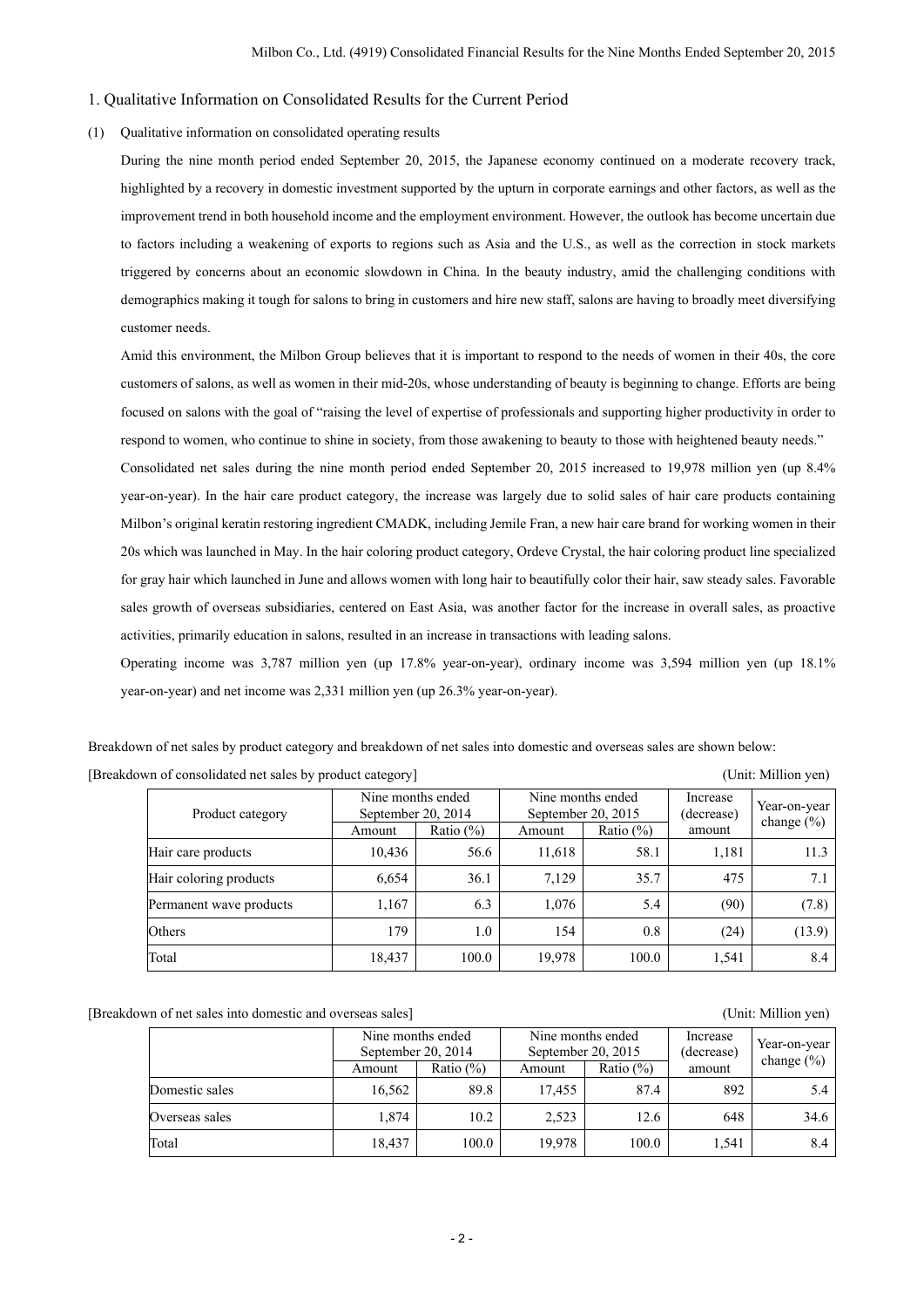(2) Qualitative information on consolidated financial position

Total assets at the end of the nine month period ended September 20, 2015 increased by 1,473 million yen compared to the end of the previous fiscal year to 29,612 million yen.

Current assets increased by 675 million yen compared to the end of the previous fiscal year to 14,983 million yen. This was mainly due to the 2,999 million yen increase in securities (jointly managed designated money trusts, etc.), the 708 million yen increase in merchandise and finished goods, the 2,849 million yen decline in cash and deposits, and the 375 million yen decline in notes and accounts receivable - trade.

Non-current assets increased by 797 million yen compared to the end of the previous fiscal year to 14,629 million yen. This was due mainly to the 411 million yen increase in land in conjunction with the purchase of land adjacent to the Yumegaoka Plant and an increase of 280 million yen in investment securities attributable to factors such as higher prices of listed stocks.

Current liabilities decreased by 85 million yen compared to the end of the previous fiscal year to 3,783 million yen. This was mainly due to the 505 million yen decrease in accounts payable - other, the 167 million yen decrease in income taxes payable, the 312 million yen increase in accounts payable - trade, and the 282 million yen increase in provision for bonuses.

There were no significant changes in non-current liabilities from the end of the previous fiscal year.

Net assets increased by 1,515 million yen compared to the end of the previous fiscal year to 25,619 million yen. This was due mainly to the increase of 1,165 million yen in retained earnings and the 209 million yen increase in valuation difference on available-for-sale securities attributable to factors such as higher prices of listed stocks and the 159 million yen increase in foreign currency translation adjustment due to the weakening of the yen.

As a result, the equity ratio changed from 85.7% at the end of the previous fiscal year to 86.5%. Net assets per share based on the total outstanding shares as of the end of the period under review increased from 1,472.10 yen per share at the end of the previous fiscal year to 1,564.76 yen per share.

## (3) Qualitative information on consolidated operating forecasts

In terms of the full-year forecast there are no changes to the previous consolidated operating forecasts, which were announced on January 21, 2015.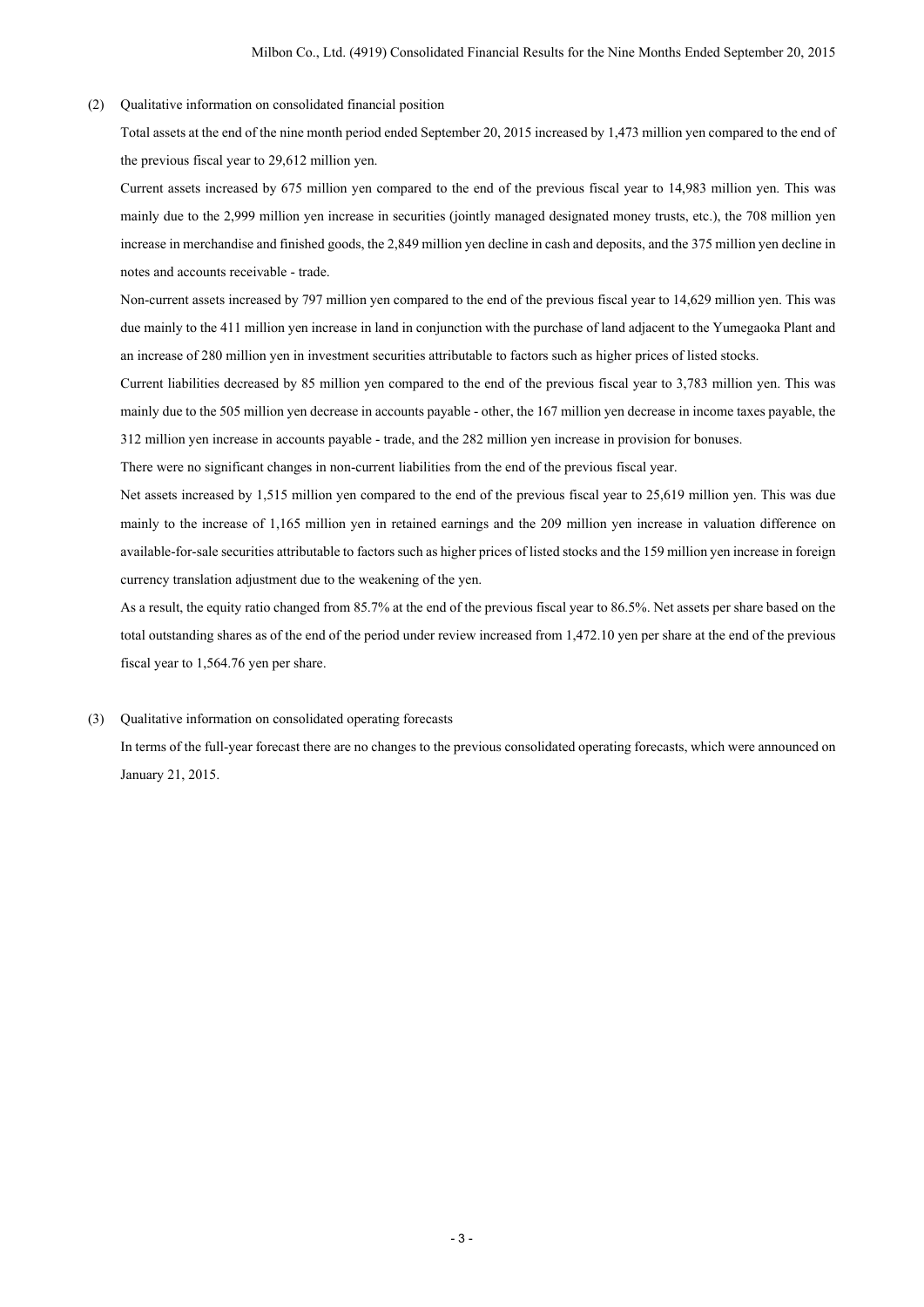- 2. Summary Information (Notes)
- (1) Significant changes in subsidiaries during the period None
- (2) Application of accounting methods specific to the preparation of quarterly consolidated financial statements None
- (3) Changes in accounting policies, changes in accounting estimates and retrospective restatements

(Changes in accounting policies)

(Application of the Accounting Standard for Retirement Benefits, etc.)

Regarding the "Accounting Standard for Retirement Benefits" (ASBJ Statement No. 26, May 17, 2012) and "Guidance on Accounting Standard for Retirement Benefits" (ASBJ Guidance No. 25, March 26, 2015), effective from the first quarter ended March 20, 2015, the Company has applied the provisions of the main clauses of Paragraph 35 of the Accounting Standard for Retirement Benefits and Paragraph 67 of Guidance on Accounting Standard for Retirement Benefits, reviewed its calculation method for retirement benefit obligations and current service costs, and changed its method of attributing expected benefits to periods from the straight-line basis to the benefit formula basis. In addition, the Company has changed the method for determining the discount rate from a method based on a period approximate to the expected average remaining working lives of employees to a method that uses a single weighted average discount rate reflecting the estimated timing and amount of benefit payments.

Application of the Accounting Standard for Retirement Benefits and Guidance on Accounting Standard for Retirement Benefits is in line with the transitional measures provided in Paragraph 37 of the Accounting Standard for Retirement Benefits, and the effect of the revision to the calculation method for retirement benefit obligations and current service costs has been added to or deducted from retained earnings as of December 21, 2014.

As a result, as of December 21, 2014, net defined benefit asset decreased by 55,973 thousand yen and retained earnings decreased by 36,103 thousand yen. The effect of the revision on operating income, ordinary income and income before income taxes and minority interests for the nine month period ended September 20, 2015 is immaterial.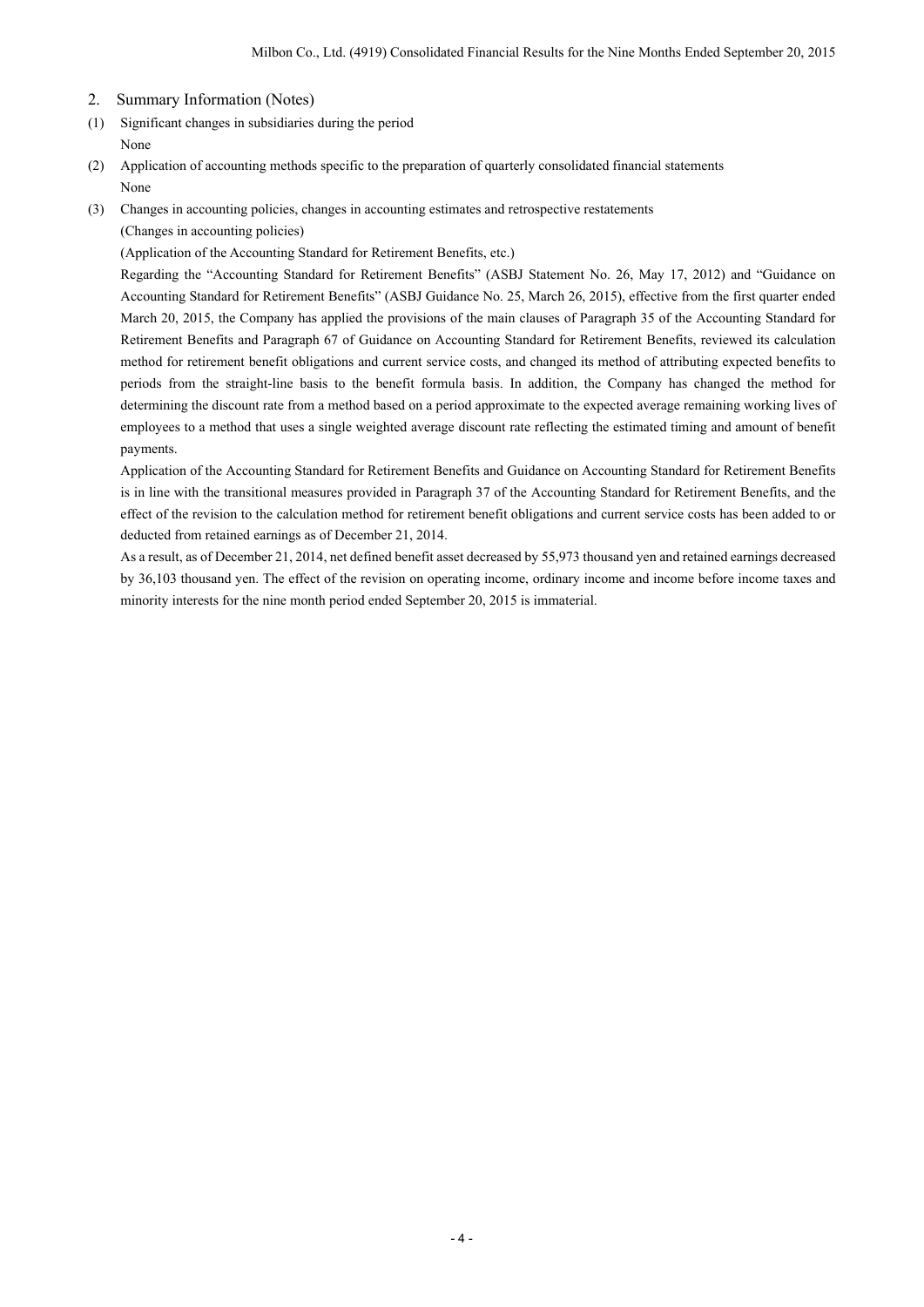# 3. Quarterly Consolidated Financial Statements

(1) Quarterly Consolidated Balance Sheets

|                                        |                                                   | (Thousand yen)                                             |
|----------------------------------------|---------------------------------------------------|------------------------------------------------------------|
|                                        | Previous Fiscal Year<br>(As of December 20, 2014) | <b>Current Third Quarter</b><br>(As of September 20, 2015) |
| Assets                                 |                                                   |                                                            |
| Current assets                         |                                                   |                                                            |
| Cash and deposits                      | 7,386,867                                         | 4,537,148                                                  |
| Notes and accounts receivable - trade  | 3,427,276                                         | 3,051,446                                                  |
| Securities                             |                                                   | 2,999,975                                                  |
| Merchandise and finished goods         | 2,258,355                                         | 2,966,477                                                  |
| Work in process                        | 22,989                                            | 27,614                                                     |
| Raw materials and supplies             | 795,564                                           | 840,980                                                    |
| Other                                  | 460,762                                           | 606,394                                                    |
| Allowance for doubtful accounts        | (44, 289)                                         | (46, 621)                                                  |
| Total current assets                   | 14,307,525                                        | 14,983,414                                                 |
| Non-current assets                     |                                                   |                                                            |
| Property, plant and equipment          |                                                   |                                                            |
| Buildings and structures, net          | 4,270,850                                         | 4,402,633                                                  |
| Machinery, equipment and vehicles, net | 1,076,672                                         | 1,062,606                                                  |
| Land                                   | 4,876,552                                         | 5,288,422                                                  |
| Construction in progress               | 58,635                                            | 19,507                                                     |
| Other, net                             | 248,178                                           | 295,027                                                    |
| Total property, plant and equipment    | 10,530,889                                        | 11,068,197                                                 |
| Intangible assets                      | 448,856                                           | 378,641                                                    |
| Investments and other assets           |                                                   |                                                            |
| Investment securities                  | 1,908,728                                         | 2,189,188                                                  |
| Net defined benefit asset              | 257,649                                           | 280,393                                                    |
| Other                                  | 735,001                                           | 762,468                                                    |
| Allowance for doubtful accounts        | (49, 681)                                         | (49, 681)                                                  |
| Total investments and other assets     | 2,851,698                                         | 3,182,368                                                  |
| Total non-current assets               | 13,831,443                                        | 14,629,207                                                 |
| Total assets                           | 28,138,969                                        | 29,612,622                                                 |
| Liabilities                            |                                                   |                                                            |
| Current liabilities                    |                                                   |                                                            |
| Accounts payable - trade               | 503,378                                           | 816,265                                                    |
| Accounts payable - other               | 1,841,629                                         | 1,336,255                                                  |
| Income taxes payable                   | 769,801                                           | 601,853                                                    |
| Provision for sales returns            | 24,436                                            | 22,729                                                     |
| Provision for bonuses                  | 89,198                                            | 371,656                                                    |
| Other                                  | 641,288                                           | 635,052                                                    |
| Total current liabilities              | 3,869,733                                         | 3,783,812                                                  |
| Non-current liabilities                |                                                   |                                                            |
| Net defined benefit liability          | 20,238                                            | 28,787                                                     |
| Other                                  | 144,883                                           | 180,674                                                    |
| Total non-current liabilities          | 165,121                                           | 209,461                                                    |
| <b>Total liabilities</b>               | 4,034,855                                         | 3,993,274                                                  |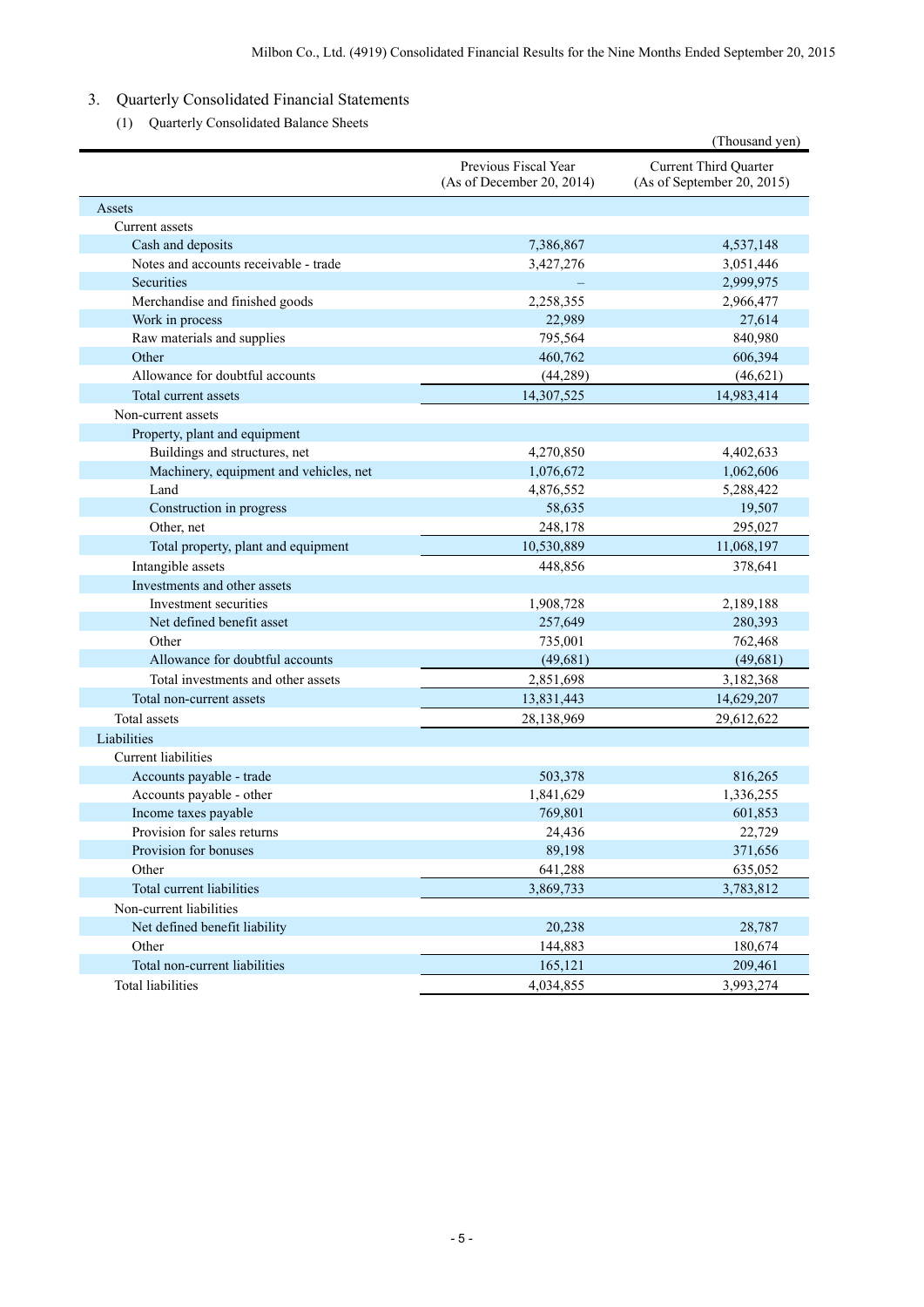|                                                          |                                                   | (Thousand yen)                                             |
|----------------------------------------------------------|---------------------------------------------------|------------------------------------------------------------|
|                                                          | Previous Fiscal Year<br>(As of December 20, 2014) | <b>Current Third Quarter</b><br>(As of September 20, 2015) |
| Net assets                                               |                                                   |                                                            |
| Shareholders' equity                                     |                                                   |                                                            |
| Capital stock                                            | 2,000,000                                         | 2,000,000                                                  |
| Capital surplus                                          | 199,599                                           | 199,748                                                    |
| Retained earnings                                        | 21,655,660                                        | 22,821,379                                                 |
| Treasury shares                                          | (535, 654)                                        | (540,740)                                                  |
| Total shareholders' equity                               | 23,319,606                                        | 24,480,387                                                 |
| Accumulated other comprehensive income                   |                                                   |                                                            |
| Valuation difference on available-for-sale<br>securities | 368,519                                           | 577,525                                                    |
| Foreign currency translation adjustment                  | 310,899                                           | 470,138                                                    |
| Remeasurements of defined benefit plans                  | 105,089                                           | 91,296                                                     |
| Total accumulated other comprehensive income             | 784,508                                           | 1,138,960                                                  |
| Total net assets                                         | 24, 104, 114                                      | 25,619,347                                                 |
| Total liabilities and net assets                         | 28,138,969                                        | 29,612,622                                                 |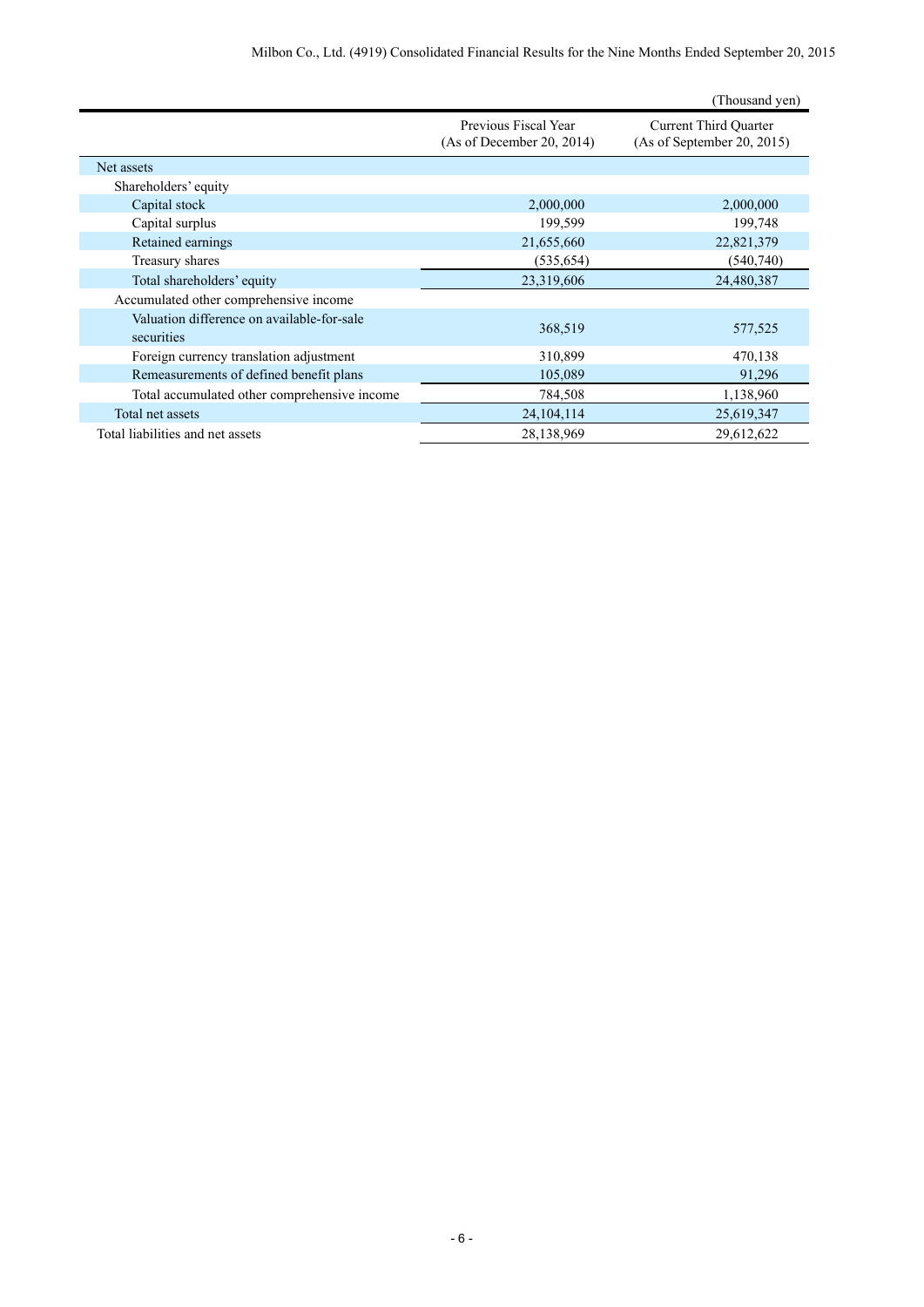(2) Quarterly Consolidated Statements of Earnings and Consolidated Statements of Comprehensive Income Quarterly Consolidated Statements of Earnings Nine Months Ended September 20, 2014 and 2015

|                                                   |                      | (Thousand yen)       |
|---------------------------------------------------|----------------------|----------------------|
|                                                   | Nine Months Ended    | Nine Months Ended    |
|                                                   | September 20, 2014   | September 20, 2015   |
|                                                   | (December 21, 2013 - | (December 21, 2014 - |
|                                                   | September 20, 2014)  | September 20, 2015)  |
| Net sales                                         | 18,437,602           | 19,978,880           |
| Cost of sales                                     | 5,720,656            | 6,035,176            |
| Gross profit                                      | 12,716,946           | 13,943,704           |
| Selling, general and administrative expenses      | 9,501,350            | 10,156,440           |
| Operating income                                  | 3,215,596            | 3,787,263            |
| Non-operating income                              |                      |                      |
| Interest income                                   | 6,881                | 4,434                |
| Dividend income                                   | 32,414               | 34,378               |
| Foreign exchange gains                            | 3,116                | 2,818                |
| Company house defrayment income                   | 35,961               | 45,751               |
| Gain on surrender of insurance                    | 45,717               | 44,020               |
| Other                                             | 10,448               | 11,321               |
| Total non-operating income                        | 134,540              | 142,723              |
| Non-operating expenses                            |                      |                      |
| Sales discounts                                   | 307,533              | 334,081              |
| Other                                             | 132                  | 1,740                |
| Total non-operating expenses                      | 307,665              | 335,822              |
| Ordinary income                                   | 3,042,471            | 3,594,164            |
| Extraordinary income                              |                      |                      |
| Gain on sales of non-current assets               | 811                  |                      |
| Total extraordinary income                        | 811                  |                      |
| Extraordinary losses                              |                      |                      |
| Loss on retirement of non-current assets          | 23,530               | 11,225               |
| Total extraordinary losses                        | 23,530               | 11,225               |
| Income before income taxes and minority interests | 3,019,752            | 3,582,939            |
| Income taxes - current                            | 1,219,388            | 1,273,922            |
| Income taxes - deferred                           | (45, 344)            | (22, 578)            |
| Total income taxes                                | 1,174,044            | 1,251,343            |
| Income before minority interests                  | 1,845,707            | 2,331,595            |
| Net income                                        | 1,845,707            | 2,331,595            |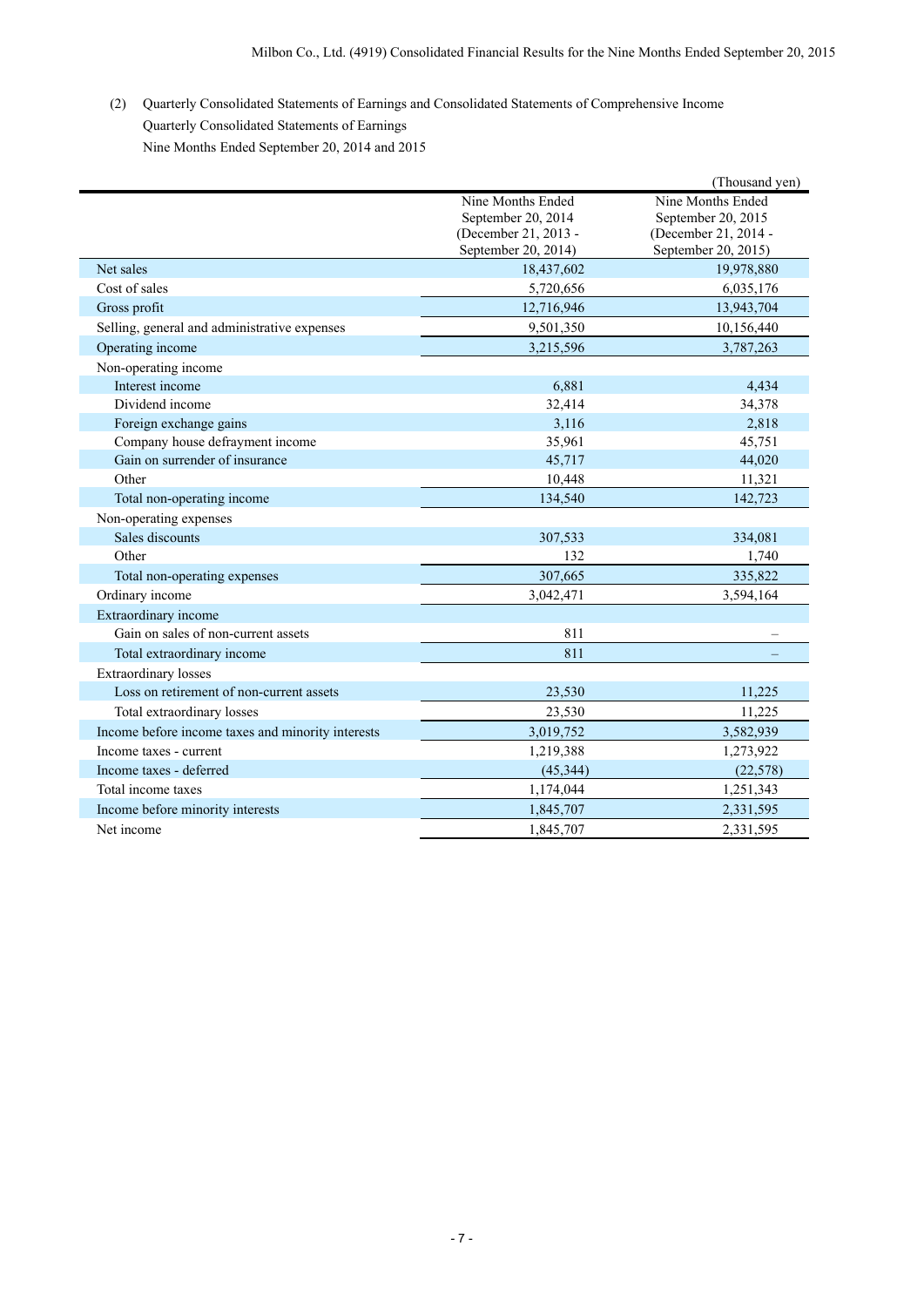Quarterly Consolidated Statements of Comprehensive Income Nine Months Ended September 20, 2014 and 2015

|                                                       |                                                                                        | (Thousand yen)                                                                         |
|-------------------------------------------------------|----------------------------------------------------------------------------------------|----------------------------------------------------------------------------------------|
|                                                       | Nine Months Ended<br>September 20, 2014<br>(December 21, 2013 -<br>September 20, 2014) | Nine Months Ended<br>September 20, 2015<br>(December 21, 2014 -<br>September 20, 2015) |
| Income before minority interests                      | 1,845,707                                                                              | 2,331,595                                                                              |
| Other comprehensive income                            |                                                                                        |                                                                                        |
| Valuation difference on available-for-sale securities | 107,100                                                                                | 209,006                                                                                |
| Foreign currency translation adjustment               | 49,911                                                                                 | 159,238                                                                                |
| Remeasurements of defined benefit plans, net of tax   |                                                                                        | (13,792)                                                                               |
| Total other comprehensive income                      | 157,011                                                                                | 354,451                                                                                |
| Comprehensive income                                  | 2,002,719                                                                              | 2,686,047                                                                              |
| Comprehensive income attributable to                  |                                                                                        |                                                                                        |
| Comprehensive income attributable to owners of        | 2,002,719                                                                              | 2,686,047                                                                              |
| parent                                                |                                                                                        |                                                                                        |
| Comprehensive income attributable to minority         |                                                                                        |                                                                                        |
| interests                                             |                                                                                        |                                                                                        |